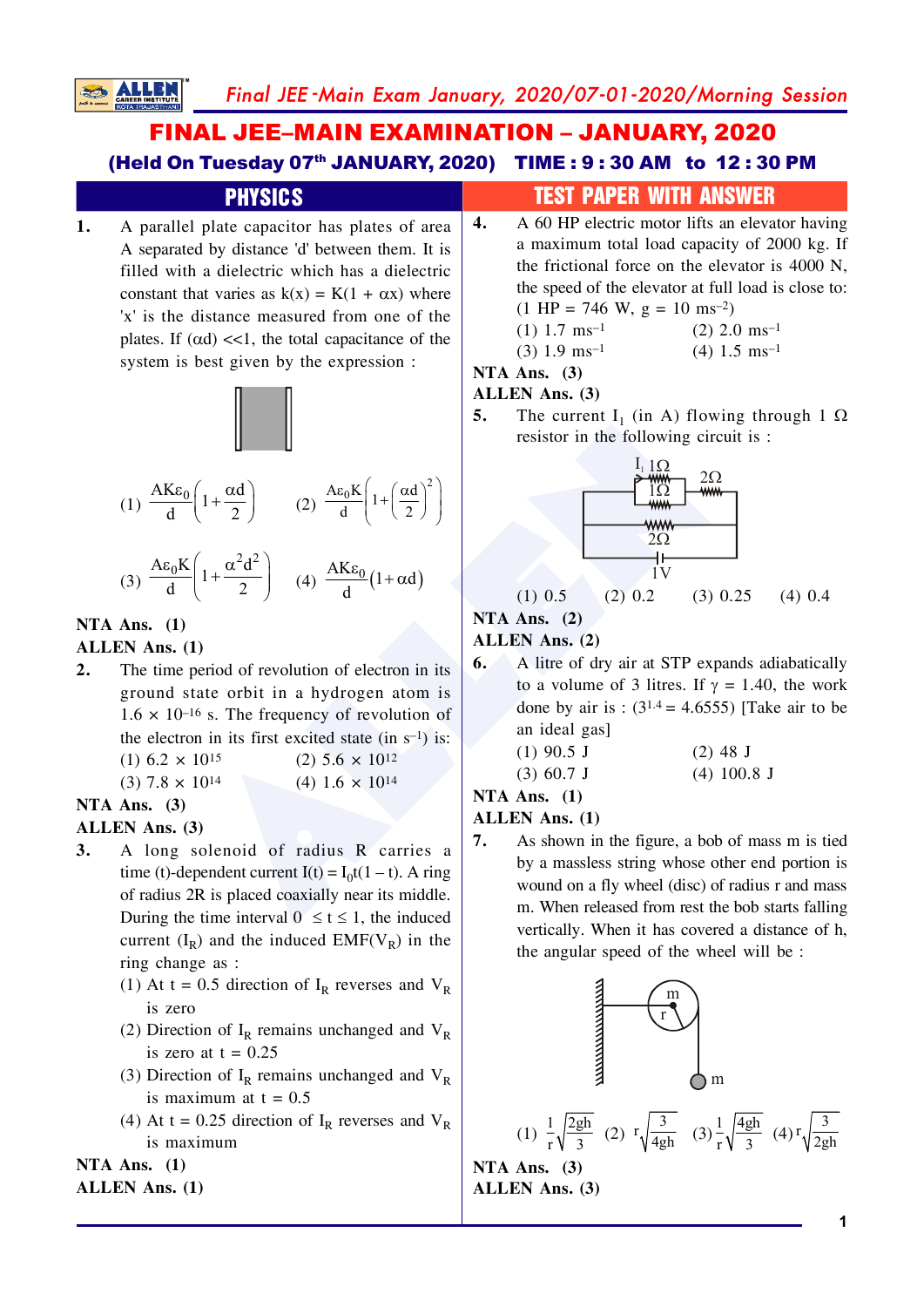# Final JEE-Main Exam January, 2020/07-01-2020/Morning Session

8. Which of the following gives a reversible operation?



#### NTA Ans.  $(2)$ ALLEN Ans. (2)

- $9<sub>1</sub>$ If we need a magnification of 375 from a compound microscope of tube length 150 mm and an objective of focal length 5 mm, the focal length of the eye-piece, should be close to:
	- $(1)$  22 mm  $(2)$  12 mm  $(4)$  2 mm

 $(3)$  33 mm

# NTA Ans.  $(1)$

#### **ALLEN Ans. (1)**

The radius of gyration of a uniform rod of  $10.$ length  $l$ , about an axis passing through a point

 $\frac{l}{4}$  away from the centre of the rod, and

perpendicular to it, is :

(1) 
$$
\frac{1}{8}
$$
  
(2)  $\sqrt{\frac{7}{48}}$   
(3)  $\sqrt{\frac{3}{8}}$   
(4)  $\frac{1}{4}$ 

NTA Ans.  $(2)$ 

- ALLEN Ans. (2)
- $11.$ If the magnetic field in a plane electromagnetic wave is given by  $\vec{B} = 3 \times 10^{-8} \sin \left( 1.6 \times 10^{3} x + 48 \times 10^{10} t \right) \hat{j} T$ , then what will be expression for electric field?
	- (1)  $\vec{E} = (9\sin(1.6 \times 10^3 x + 48 \times 10^{10} t)\hat{k} V/m)$
	- (2)  $\vec{E} = (3 \times 10^{-8} \sin(1.6 \times 10^{3} x + 48 \times 10^{10} t)) \hat{i} V/m)$
	- (3)  $\vec{E} = (60\sin(1.6 \times 10^3 x + 48 \times 10^{10} t)\hat{k} V/m)$

(4) 
$$
\vec{E} = 3 \times 10^{-8} \sin 1.6 \times 10^{3} x + 48 \times 10^{10} t \hat{j} V/m
$$

NTA Ans.  $(1)$ **ALLEN Ans. (1)** 

**Admissions Open** Class 6 to 12 & 12 Pass allen.ac.in

 $12.$ Consider a circular coil of wire carrying constant current I, forming a magnetic dipole. The magnetic flux through an infinite plane that contains the circular coil and excluding the circular coil area is given by  $\phi_i$ . The magnetic flux through the area of the circular coil area is given by  $\phi_0$ . Which of the following option is correct?

**ALLE** 

$$
(1) \ \phi_i = -\phi_0 \qquad \qquad (2) \ \phi_i = \phi_0
$$

$$
(3) \phi_i < \phi_0 \tag{4} \phi_i > \phi_0
$$

NTA Ans.  $(1)$ 

#### **ALLEN** Ans. (1)

13. Speed of a transverse wave on a straight wire (mass 6.0 g, length 60 cm and area of cross-section  $1.0 \text{ mm}^2$ ) is 90 ms<sup>-1</sup>. If the Young's modulus of wire is  $16 \times 10^{11}$  Nm<sup>-2</sup>, the extension of wire over its natural length is:

| $(1)$ 0.02 mm | $(2)$ 0.04 mm |
|---------------|---------------|
|---------------|---------------|

 $(3)$  0.03 mm  $(4)$  0.01 mm

NTA Ans.  $(3)$ 

#### **ALLEN** Ans. (3)

 $14.$ Visible light of wavelength  $6000 \times 10^{-8}$  cm falls normally on a single slit and produces a diffraction pattern. It is found that the second diffraction minimum is at  $60^{\circ}$  from the central maximum. If the first minimum is produced at  $\theta_1$ , then  $\theta_1$  is close to :

(1) 
$$
20^{\circ}
$$
 (2)  $45^{\circ}$  (3)  $30^{\circ}$  (4)  $25^{\circ}$ 

NTA Ans.  $(4)$ 

#### **ALLEN Ans. (4)**

 $15.$ A polarizer - analyser set is adjusted such that the intensity of light coming out of the analyser is just 10% of the original intensity. Assuming that the polarizer - analyser set does not absorb any light, the angle by which the analyser need to be rotated further to reduce the output intensity to be zero, is :

> (1)  $18.4^{\circ}$  (2)  $71.6^{\circ}$  (3)  $90^{\circ}$  $(4) 45^{\circ}$

NTA Ans.  $(1)$ 

#### **ALLEN Ans.** (1)

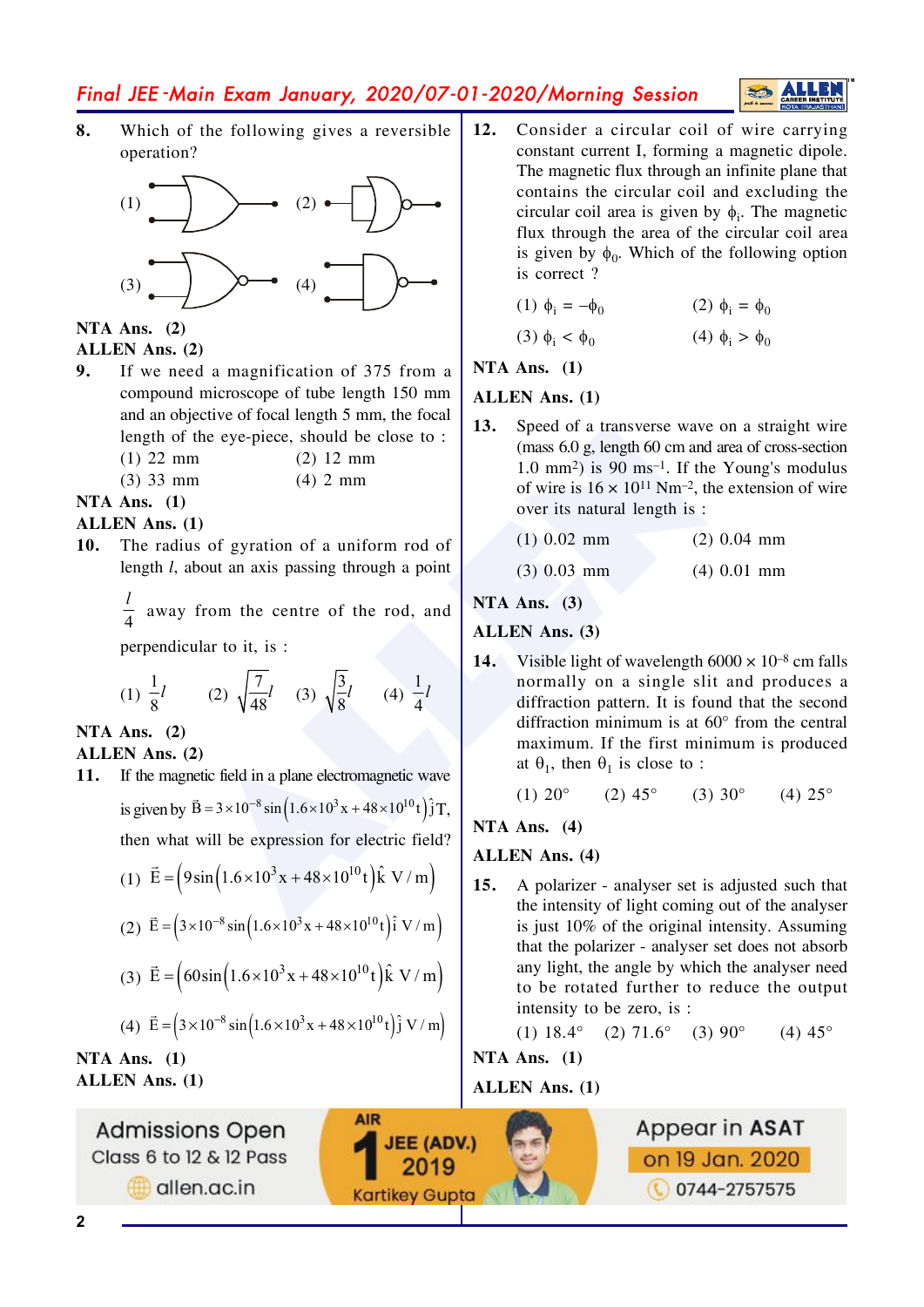Final JEE-Main Exam January, 2020/07-01-2020/Morning Session

16. A satellite of mass m is launched vertically upwards with an initial speed u from the surface of the earth. After it reaches height R ( $R =$  radius

of the earth), it ejects a rocket of mass 
$$
\frac{m}{10}
$$
 so

that subsequently the satellite moves in a circular orbit. The kinetic energy of the rocket is  $(G$  is the gravitational constant; M is the mass of the earth):

(1) 
$$
\frac{m}{20} \left( u - \sqrt{\frac{2GM}{3R}} \right)^2
$$
  
\n(2)  $5m \left( u^2 - \frac{119 \text{ GM}}{200 \text{ R}} \right)$   
\n(3)  $\frac{3m}{8} \left( u + \sqrt{\frac{5GM}{6R}} \right)^2$   
\n(4)  $\frac{m}{20} \left( u^2 + \frac{113 \text{ GM}}{200 \text{ R}} \right)$ 

NTA Ans.  $(2)$ 

#### ALLEN Ans. (2)

Three point particles of masses 1.0 kg, 1.5 kg 17. and 2.5 kg are placed at three corners of a right angle triangle of sides 4.0 cm, 3.0 cm and 5.0 cm as shown in the figure. The center of mass of the system is at a point:



- $(1)$  1.5 cm right and 1.2 cm above 1 kg mass
- $(2)$  0.9 cm right and 2.0 cm above 1 kg mass
- $(3)$  0.6 cm right and 2.0 cm above 1 kg mass
- $(4)$  2.0 cm right and 0.9 cm above 1 kg mass

**AIR** 

**JEE (Main)** 

2019

**Kevin Martin** 

NTA Ans.  $(2)$ 

**ALLEN Ans. (2)** 

**Admissions Open** Class 6 to 12 & 12 Pass allen.ac.in

Two moles of an ideal gas with  $\frac{C_p}{C_{vr}} = \frac{5}{3}$  are 18.

mixed with 3 moles of another ideal gas with

$$
\frac{C_P}{C_V} = \frac{4}{3}
$$
. The value of  $\frac{C_P}{C_V}$  for the mixture is:

 $(1)$  1.50  $(2)$  1.42  $(3)$  1.45  $(4)$  1.47 NTA Ans.  $(2)$ 

#### ALLEN Ans. (2)

A LCR circuit behaves like a damped harmonic **19.** oscillator. Comparing it with a physical springmass damped oscillator having damping constant 'b', the correct equivalence would be:

(1) 
$$
L \leftrightarrow m, C \leftrightarrow \frac{1}{k}, R \leftrightarrow b
$$
  
\n(2)  $L \leftrightarrow \frac{1}{b}, C \leftrightarrow \frac{1}{m}, R \leftrightarrow \frac{1}{k}$   
\n(3)  $L \leftrightarrow m, C \leftrightarrow k, R \leftrightarrow b$ 

 $(4) L \leftrightarrow k, C \leftrightarrow b, R \leftrightarrow m$ 

#### NTA Ans.  $(1)$

#### **ALLEN Ans. (1)**

20. Two infinite planes each with uniform surface charge density  $+ \sigma$  are kept in such a way that the angle between them is 30°. The electric field in the region shown between them is given by:



NTA Ans.  $(2)$ ALLEN Ans. (2)